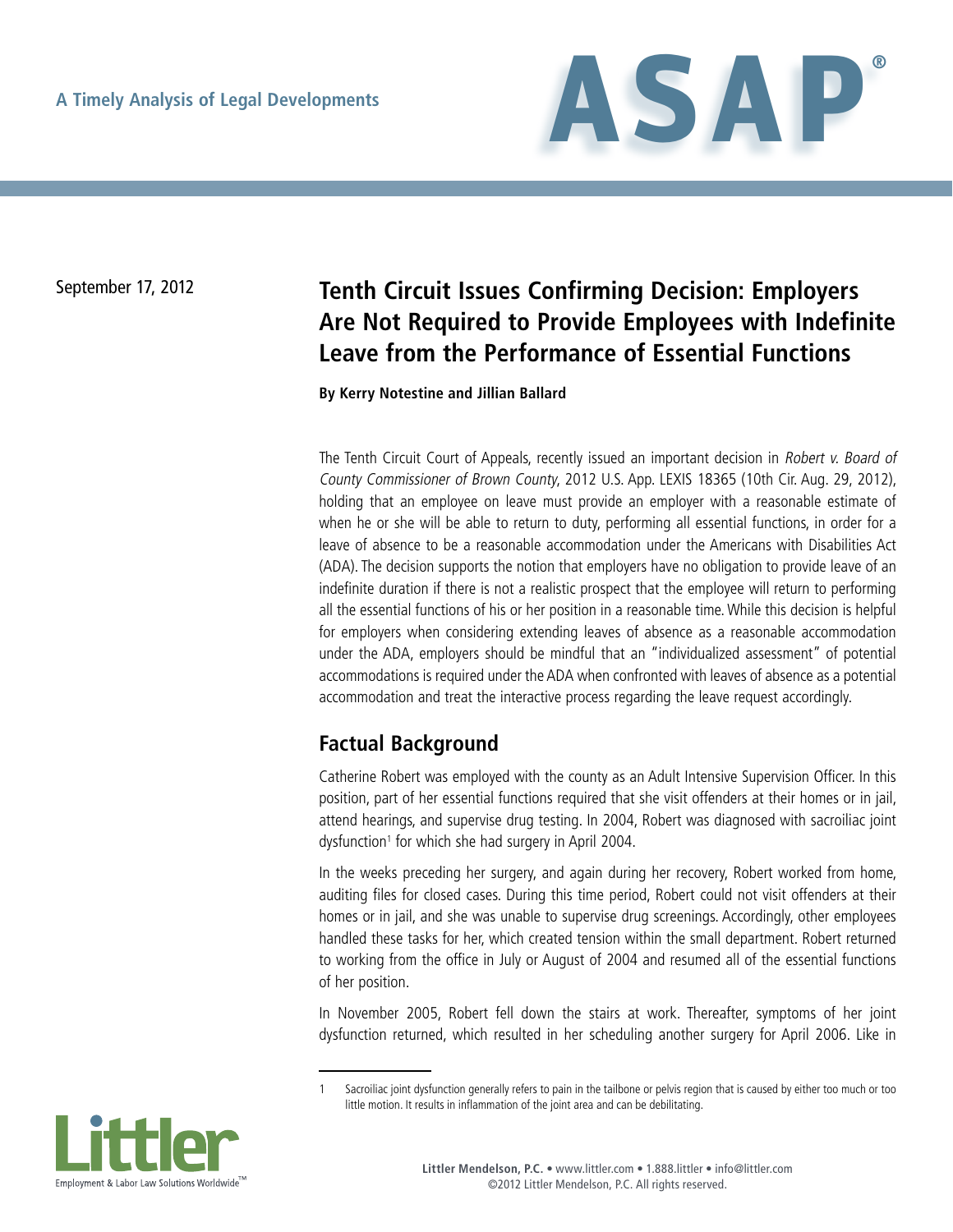2004, Robert continued to perform work before her surgery, but she was unable to perform site visits or supervise drug screenings. And like in 2004 her co-workers assumed those responsibilities.

Robert's surgery was conducted as planned and her family and medical leave expired on July 5, 2006. As of this date she had also exhausted all of her sick and vacation leave, and it was evident that she would need additional time away from work for her recovery. Accordingly, her treating physician prepared a "Work Status Report" indicating that Robert could work on a computer from home.<sup>2</sup> Moreover, Robert had submitted a leave request to the county prior to her surgery, which did not include an anticipated return-to-work date.

On July 31, 2006, the county decided to terminate Robert's employment because her FMLA, sick and vacation leave were exhausted, and it was unclear from Robert's leave request how long it would take for Robert to be able to perform all of the essential functions of her job.

### **The Court's Analysis**

InIn affirming the district court's granting of summary judgment for the county as to all of Robert's claims, the Tenth Circuit Court of Appeals addressed the disability discrimination claim analyzing the following: (a) whether Robert was able to perform essential functions of her position under the ADA; and (b) whether Robert's indefinite leave of absence request as a means for her to perform the essential functions of her position was a "reasonable accommodation."

The ADA protects a "qualified individual" with a disability who can perform the essential functions of the job with or without reasonable accommodation. To determine whether an employee is a "qualified individual," courts generally consider two criteria: (1) whether an employee's impairment prevented him or her from performing the essential functions of his or her job; and (2) whether the employee might have nevertheless been able to perform those functions if the employer provided a reasonable accommodation.

### **Robert Was Unable to Perform the Essential Functions of Her Job**

Here, the court addressed the first criterion of the analysis and found that Robert could not perform the essential functions of her position, even presuming that the county would permit her to work from home as a potential accommodation while she recovered from her surgery. Specifically, Robert could neither visit offenders at home or in jail, nor could she supervise drug screenings – all of which were essential functions of her position.

### **Robert's Indefinite Leave Request Was Not Reasonable**

In addressing the second criterion – of whether a reasonable accommodation could permit Robert to perform the essential functions of her position – the court noted that Robert's complete inability to perform site visits or supervise drug screenings at the time of her termination rendered the only potential accommodation to be a *temporary* reprieve from these functions all together.

In analyzing Robert's leave request, the court noted that there are two limits on the bounds of reasonableness for leave as an accommodation. First, the employee must provide the employer with an estimated date when essential job duties can be resumed because without such an end date an employer cannot assess whether a temporary exemption from these duties is reasonable. Second, there is a durational limit, namely that "a leave request must assure an employer than an employee can perform the essential functions of her position 'in the near future."<sup>3</sup>

Here, the court held that Robert's leave request failed the first limit of reasonableness. As the court noted, there was no evidence in the record that the county had any estimation of the date that Robert would resume the fieldwork functions essential to her position. Moreover, Robert testified that she needed near full mobility to ensure her safety when she visited offenders in their homes, workplaces, or jail, as the visits could be dangerous. Therefore, the court held that the only potential accommodation that would allow Robert to eventually perform the essential functions of her job was an indefinite reprieve from those functions – an accommodation the court held was not reasonable as a matter of law. Because the court held that Robert could not meet the first limitation on reasonableness, it did not address the durational limitation.

<sup>2</sup> The court's opinion highlights that the factual record was unclear as to whether the physician provided Robert or the workers' compensation case worker with a copy of the report. The county, however, never received a copy of the report. Robert, at \*\*4-7.

<sup>3</sup> The court noted that while the Tenth Circuit had not specified how near the future must be, the Eighth Circuit ruled in a similar case that a six-month leave request was too long to be a reasonable accommodation. Id. at \*12.